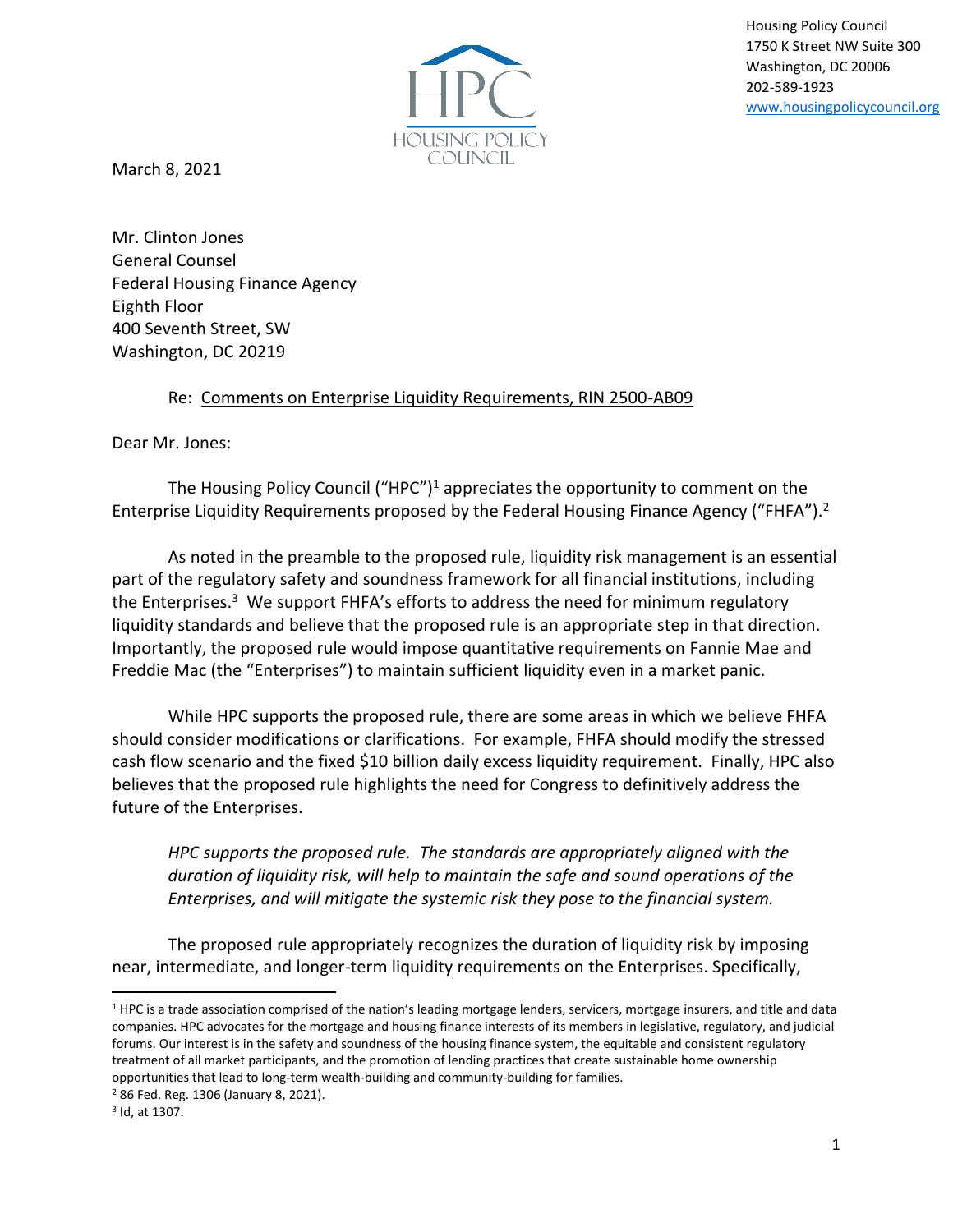FHFA is proposing that the Enterprises meet: (1) A short-term liquidity requirement based upon cash outflows under stressed conditions over a 30-day period; (2) An intermediate liquidity requirement based upon cash outflows under stressed conditions over a 365-day period; (3) A simple long-term liquidity and funding requirement based on the amount of an Enterprise's long-term unsecured debt divided by the amount of its less-liquid assets; and (4) A model-based long-term liquidity and funding requirement based on an Enterprise's spread duration of its unsecured debt divided by the spread duration of its retained portfolio assets. This approach is consistent with the approach applied by federal banking regulators to the nation's largest banking organizations.

The proposed rule, in combination with FHFA's recently finalized capital rule, is consistent with the obligation of each Enterprise to operate in a safe and sound manner, especially after conservatorship.<sup>4</sup> Managing liquidity risk is vital to the prudent financial operation of the Enterprises.<sup>5</sup> As FHFA has acknowledged, insufficient liquidity was a significant contributing factor to the establishment of the conservatorships of the Enterprises in 2008.<sup>6</sup>

The proposed rule also will help to reduce the systemic risk posed by the Enterprises. One of the goals of conservatorship has been to mitigate the systemic risk of the Enterprises, which arises from the concentration of market functions performed by the two entities.<sup>7</sup> Yet, as HPC stated in its November 2018 comment letter on FHFA proposed capital requirements for the Enterprises: "… the level of systemic risk posed by the Enterprises is greater today than it was at the start of the conservatorship because of the overall growth in their size, the scope of their activities, and their role as quasi-regulators of other participants in the housing finance market."<sup>8</sup> The stress testing features embedded in the proposed rule, and the ability of FHFA to require liquidity beyond the minimum requirements in the proposed rule, will help to mitigate this systemic risk.

*FHFA should revise the proposed cash inflow assumptions based upon the failure of nonbank seller servicers and the proposed \$10 billion excess liquidity requirement.* 

FHFA is proposing that, when calculating cash inflows for purposes of the liquidity requirements, an Enterprise must assume the failure of its top-five largest non-bank servicers.<sup>9</sup>

<sup>4</sup> §1241.1(a) of the proposed rule states that the purpose of the rule is to ensure the safety and soundness of the Enterprises. The preamble to FHFA's resolution planning rule, which was released on the same day as the liquidity rule, also notes that the resolution planning rule, the capital rule, the liquidity rule, stress testing requirements, as well as enhanced oversight, are all part of the agency's on-going effort to develop a robust prudential regulatory framework for the Enterprises that will be critical to FHFA supervision of the Enterprises after they exit the conservatorships. See 86 Fed. Reg. 1326 (January 8, 2021.)

<sup>5</sup> "Liquidity is the lifeblood of any institution, but it is particularly crucial to highly leveraged entities…" Comptroller's Safety and Soundness Handbook: Liquidity, Office of the Comptroller of the Currency, Version 1.0, 2012, p.4.

<sup>6</sup> 86 Fed. Reg. 1307 (January 8, 2021).

<sup>7 &</sup>quot;The goals of conservatorship are to restore confidence in the Enterprises, enhance the Enterprises' abilities to fulfill their missions, and mitigate the systemic risk that contributed directly to the instability during the financial crisis." 83 Fed. Reg. 33318, July 17, 2018.

<sup>8</sup> Letter to Alfred Pollard, General Counsel, Federal Housing Finance Agency, from Edward DeMarco, President, HPC, November 16, 2018. FHFA's 2019 Strategic Plan for the Conservatorships of the Enterprises similarly stated that "The Enterprises have only grown more dominant in our housing finance system since entering conservatorships."  $9$  §1241.10(d)(7).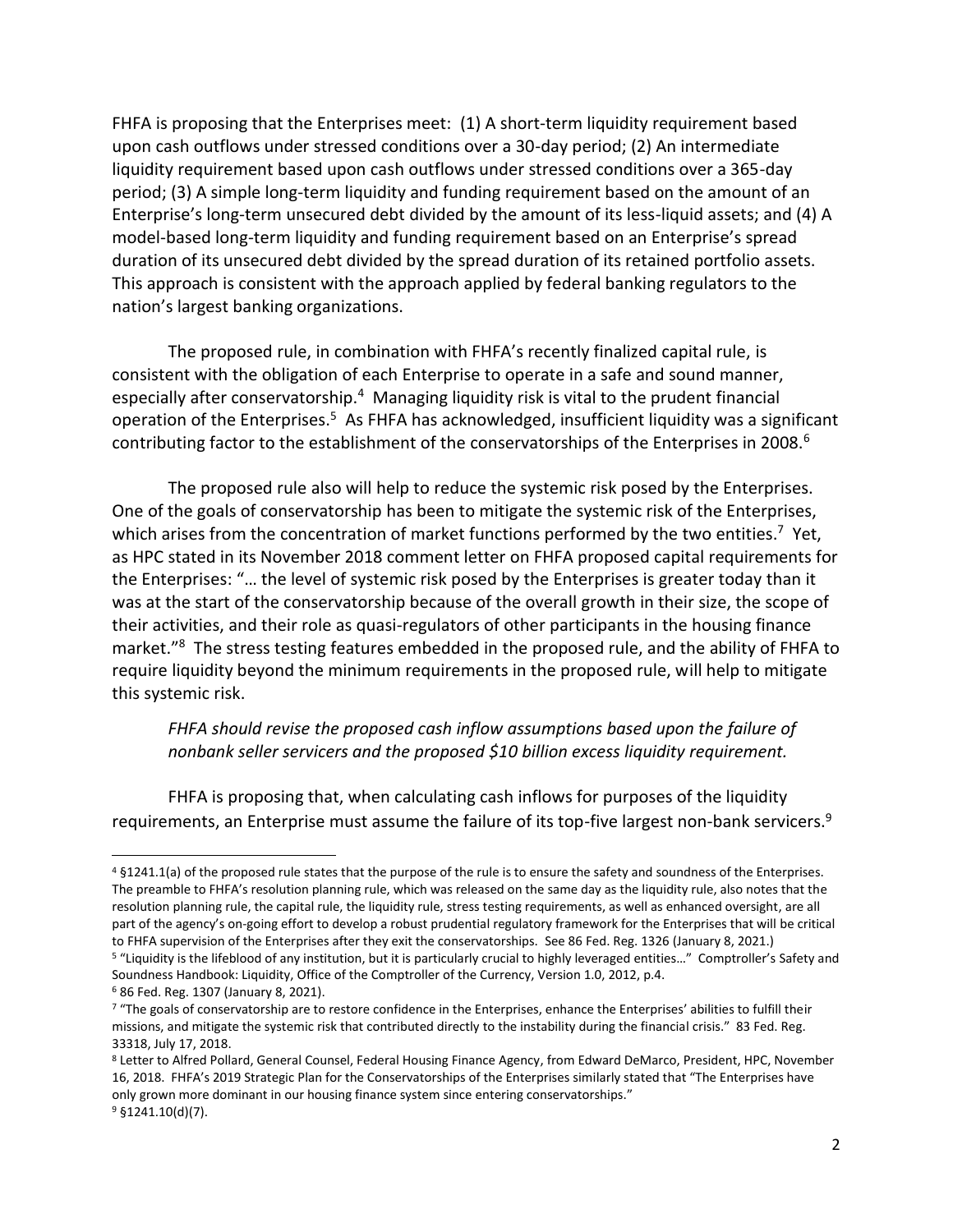While a simple metric for modeling, it is also too simplistic and may well mis-calibrate the GSEs' actual liquidity risk from the failure of one or more of their mortgage servicing counterparties. Never mind that the five largest nonbank servicers may well be among the less risky non-bank servicing counterparties facing the GSEs. Just because the top five's market share could vary widely over time even if the market share of all non-bank servicers were stable, this approach may leave the GSEs with either an excessive or inadequate assumption about cash flows in the model.

HPC recommends that FHFA adopt a simpler and more stable modeling assumption. We suggest two possible approaches. One, FHFA could simply assume that [x percent] of nonbank servicing fails, resulting in a lack of cash inflows from such servicers that the GSEs would have to cover. Two, FHFA could create two or three simple risk buckets for all GSE servicers (bank and non-bank) and apply different failure assumptions to each bucket, based on each bucket's relative risk.<sup>10</sup> Added up, it would provide a market-wide risk calculation about missed cash flows for liquidity stress modeling purposes.

FHFA also proposes a \$10 billion daily excess liquidity requirement as a supplement to the short-term requirement to address the possibility of errors and other unforeseen operational errors.<sup>11</sup> Again, we invite FHFA to reconsider this requirement. It is unclear what the \$10 billion threshold is based upon and hardwiring such an adjustment in the rule could prove problematic over time. Alternative approaches could help FHFA achieve its intended goal of having some added buffer. For example, if \$10 billion is meant to reflect some percentage of the 30-day requirement, the added amount could be expressed as a simple percentage add-on, rounded to the nearest billion dollars. Or, in the rule, FHFA could stipulate that it will review and adjust this add-on annually, based on market experience, supervisory reviews, inflation, and changes in the nominal size of the servicing portfolios. We are concerned that a "hardwired" amount is arbitrary and may have less relation to actual liquidity risk over time.

## *FHFA Should Clarify the \$250 Billion Requirement for Deposits.*

The proposed rule includes as liquid assets up to \$10 billion of cash held in overnight bank deposits, provided the bank has at least \$250 billion in assets. However, the proposed rule also states that the bank must be subject to quarterly reporting requirement FR Y-15. However, the FR Y-15 is a holding company report, not a report filed by the depository institution. As a result, it is not clear if the \$250 billion in assets is applied at the holding company level or at the bank level. We suggest that the appropriate standard is at the holding company level and ask that the final rule clarify this issue.

<sup>&</sup>lt;sup>10</sup> For example, bank and nonbank servicers are subject to different resolution procedures and banks have access to certain liquidity backstops unavailable to non-banks, which suggest relative differences in risk to the GSEs. <sup>11</sup> §1241.11(a)(2)(ii).